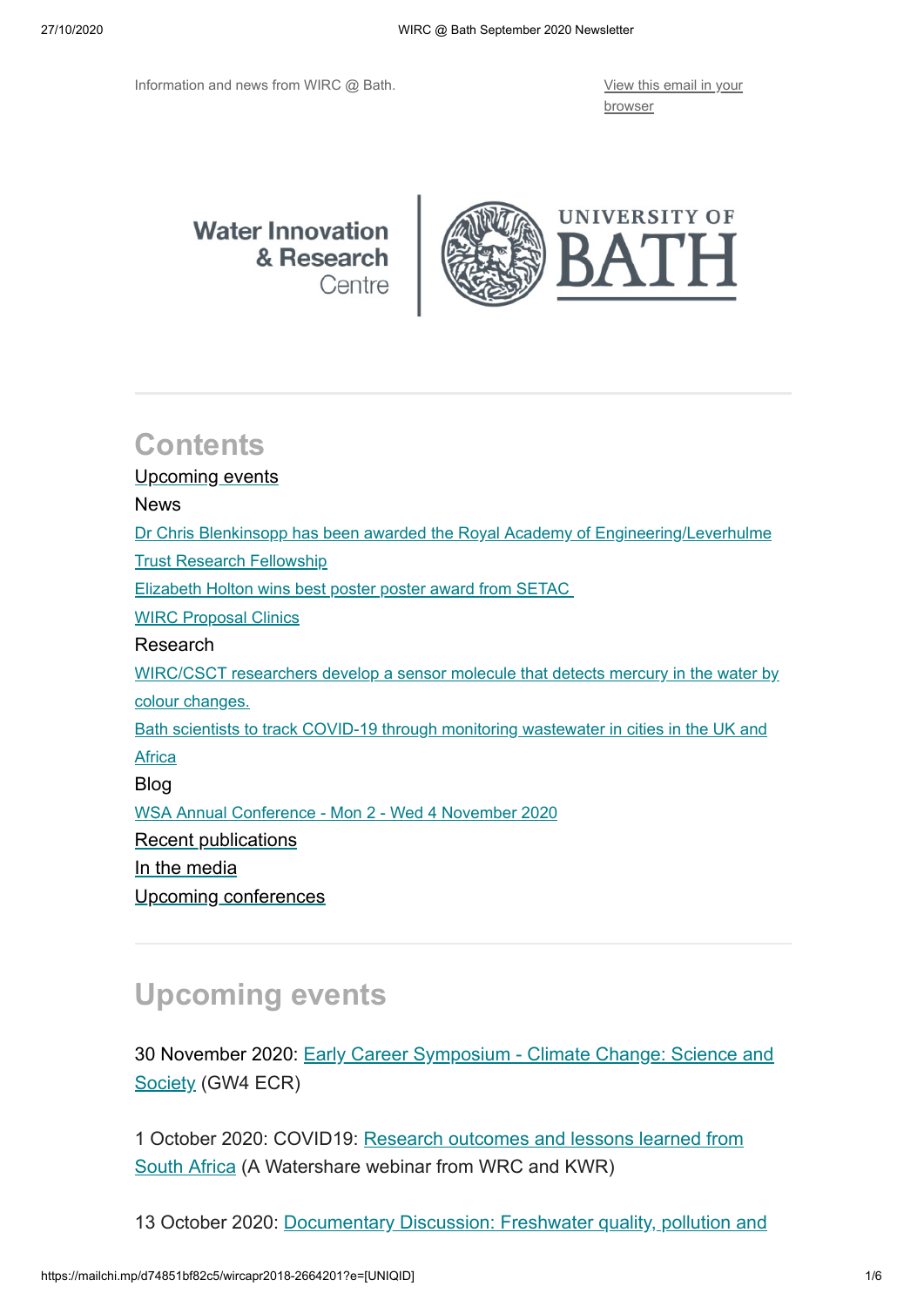#### [recovery \(FRESH CDT event\);](https://www.eventbrite.co.uk/e/documentary-discussion-freshwater-quality-pollution-and-recovery-tickets-121504829215)

Please note that all these events are free and open to all.

#### **News**



# Dr Chris Blenkinsopp has been awarded the Royal Academy of [Engineering/Leverhulme Trust](https://www.bath.ac.uk/announcements/dr-chris-blenkinsopp-has-been-awarded-the-trust-research-fellowship/) Research Fellowship

Dr Chris Blenkinsopp, Senior Lecturer in the Department of Architecture and Civil Engineering, has been awarded a 12 month Royal Academy of [Engineering/Leverhulme Trust Research](https://www.raeng.org.uk/news/news-releases/2020/august/academy-awards-seven-new-leverhulme-trust-research) Fellowship to investigate nature-based coastal protection methods.



### [Elizabeth Holton wins best](https://www.bath.ac.uk/announcements/elizabeth-holton-wins-best-poster-award-from-setac/) poster award from SETAC

Elizabeth Holton, PhD student from the Department of Chemistry, has been awarded 'Best Poster' by the Society of Environmental Toxicology and Chemistry (SETAC) Europe Awards programme.

#### WIRC Proposal Clinics

In August, WIRC held its second ever proposal clinic. These clinics support academics and RAs in the development of a grant proposal. The clinics have been extremely successful and helpful for researchers developing such proposals: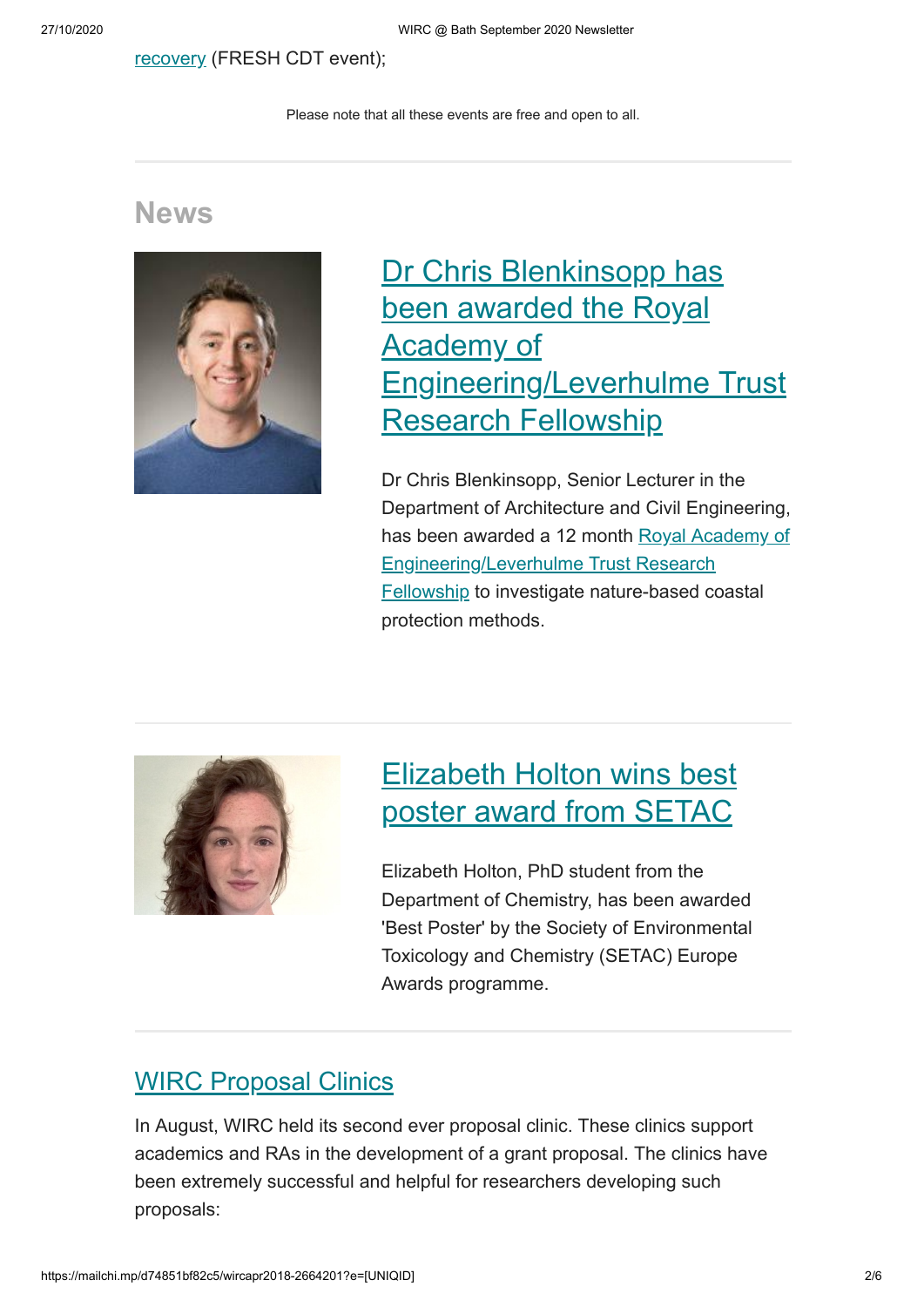"Participating in the WIRC proposal clinic was a great experience. It was a constructive opportunity to gather others' points of view about my own research ideas. It helped me reflect on my proposal from different perspectives and to strengthen key points in my application. I encourage everyone to take part in future events"

Our next clinic will be held in October. If you are interested in pitching your proposal to a panel of experts, please contact Sonia Skaczkowska ([ses64@bath.ac.uk\)](mailto:ses64@bath.ac.uk) or Stuart Bennett  $(sb2454@bath.ac.uk)$  $(sb2454@bath.ac.uk)$ .

# **Research**



# WIRC/CSCT researchers develop a sensor [molecule that detects mercury in water by colour](https://www.bath.ac.uk/announcements/wirc-csct-researchers-develop-a-sensor-molecule-that-detects-mercury-in-water/) change.

Former CSCT PhD student Carlos López-Alled, graduated in 2019, has developed a molecule that changes colour if mercury is present in water. Mercury pollution of drinking water sources by artisanal and small-scale gold mining activities is a health threat for rural communities in many regions of the world.

The results of this collaborative research between research groups at Bath in Chemistry (Simon Lewis and Tony James) and Chemical Engineering (Jannis Wenk) were published recently in the RSC journal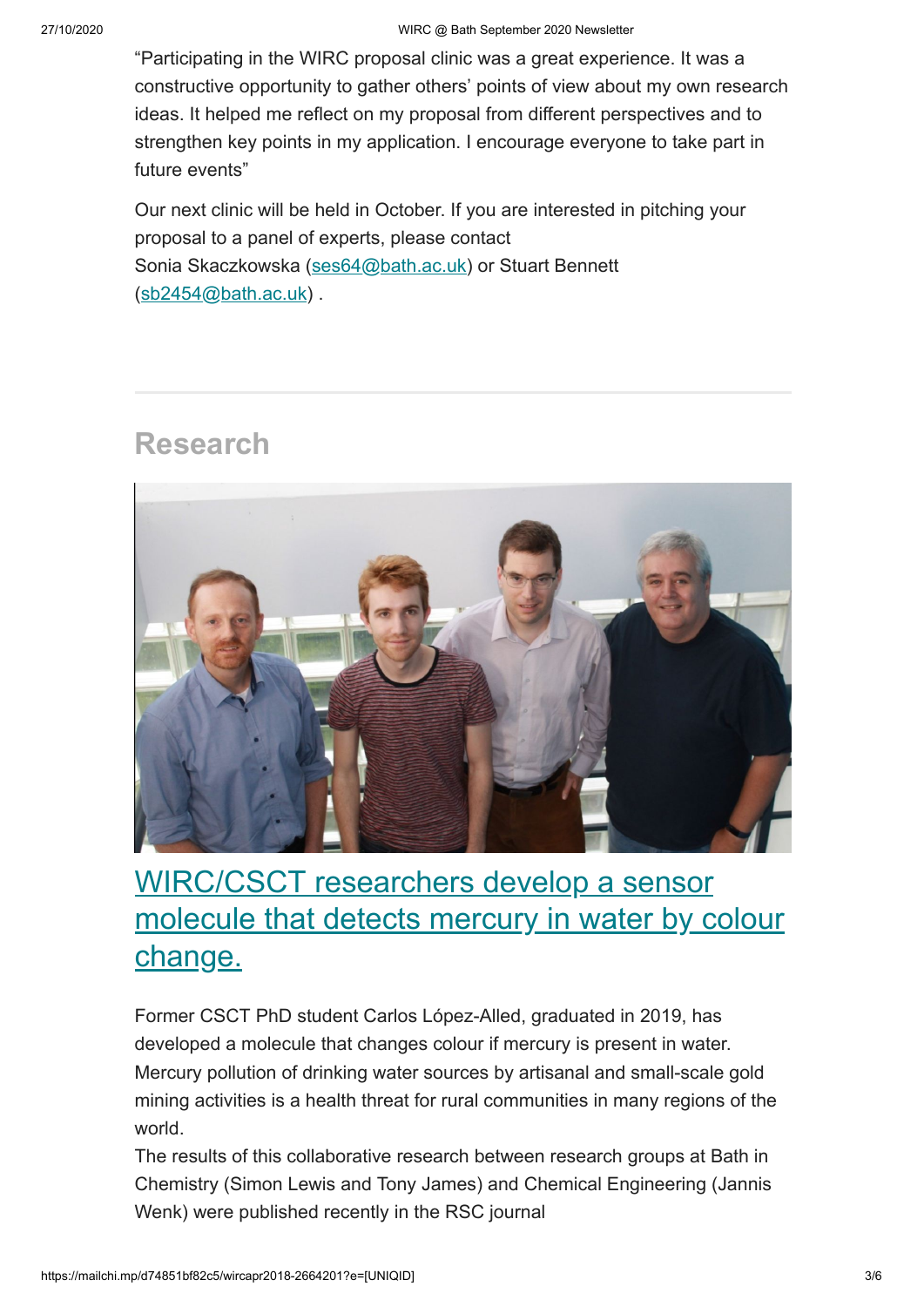Analyst <https://doi.org/10.1039/D0AN01404D>.



# Bath scientists to track COVID-19 through [monitoring wastewater in cities in the UK and](https://www.bath.ac.uk/announcements/bath-scientists-to-track-covid-19-through-monitoring-wastewater-in-cities-in-the-uk-and-africa/) **Africa**

Chemists, biologists and mathematicians from the University of Bath have received funding to monitor wastewater in cities in the UK and Africa, to provide an early warning of the potential spread of COVID-19.

## **Blog**

## [WSA Annual Conference - Mon 2 - Wed 4](http://blogs.bath.ac.uk/water/2020/09/29/wsa-annual-conference-mon-2-wed-4-november-2020/) November 2020

The WSA's annual conference will be held in early November. This year's conference will provide attendees with opportunities to lean about the breadth of research taking place across the GW4, share water-related research experiences with academics and stakeholders, as well as helping to inspire and support the next generation of water researchers.

**[Register for conference](https://www.eventbrite.co.uk/e/regional-research-with-far-reaching-impacts-tickets-85976214171)**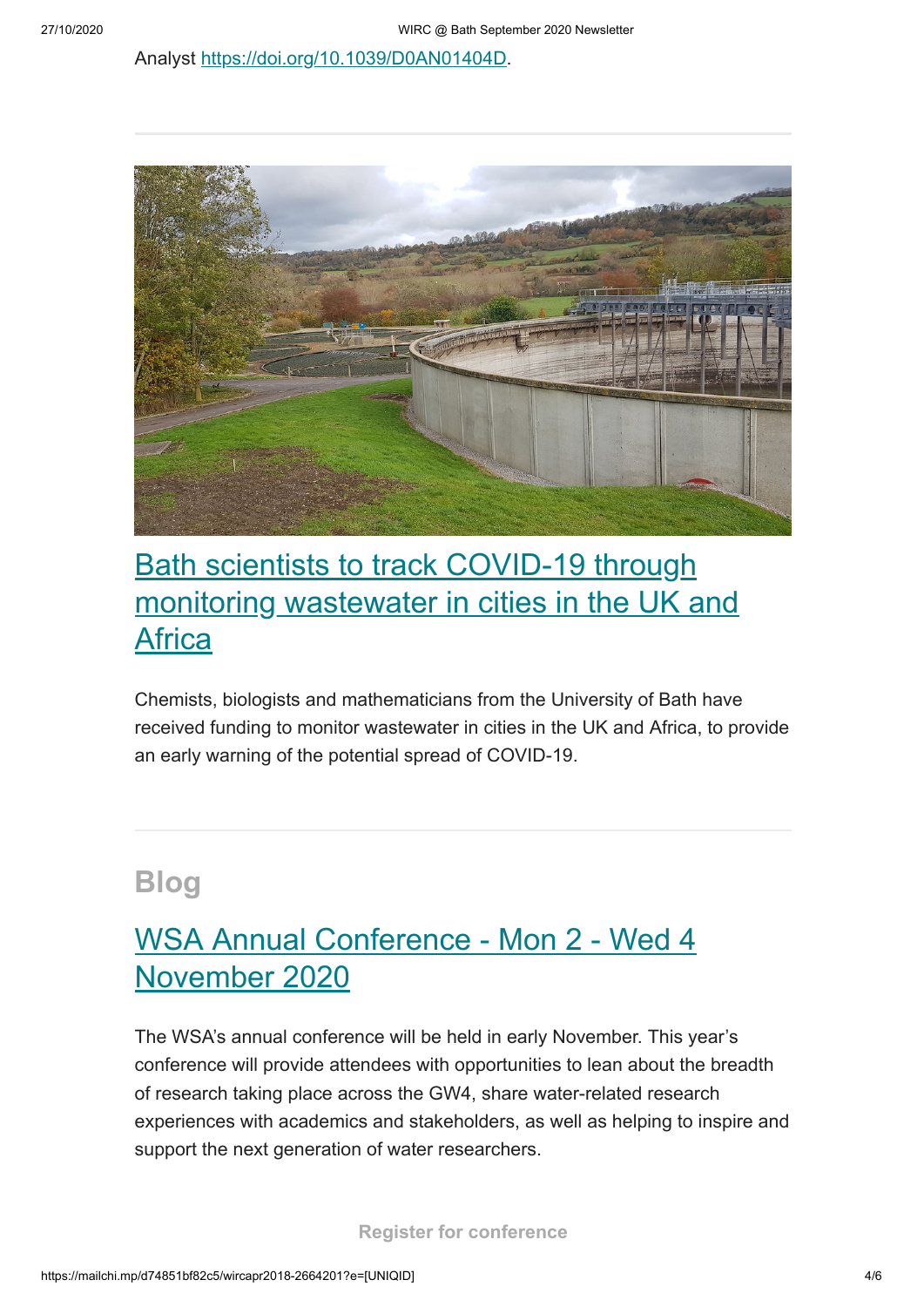#### **Recent publications**

- Inline Pumped Storage Hydropower towards Smart and Flexible Energy Recovery in Water Networks', *Water*. Ramos, HM, Dadfar, A, Basharat, M & Adeyeye, K
- ['Performance of a dynamic cobble berm revetment for coastal protection,](https://doi.org/10.1016/j.coastaleng.2020.103712) under increasing water level.', *Coastal Engineering*, Bayle, P, Blenkinsopp, C, Conley, D, Masselink, G, Beuzen, T & Almar, R
- ['Entrepreneurship and innovation in Africa's artisanal and small-scale](https://doi.org/10.1016/j.jrurstud.2020.06.004) mining sector: Developments and trajectories', *Journal of Rural Studies*, Hilson, G & Maconachie, R

#### **In the media**

[Big data goes down the plughole to fight future public health threats.](https://library.myebook.com/InstituteofWaterMagazine/autumn-2020/2779/#page/68) - In Institute of Water Magazine, Autumn 2020. [UKRI-NERC invites applications from across the NERC science remit to join its](https://nerc.ukri.org/about/organisation/boards/science/nomination/) Science Committee. - UKRI-NERC website.

# **Upcoming conferences**

**08 November - 12 November 2020 Manizales, Colombia:** Virtual Conference: 2nd Latin [American and Caribbean Young Water Professional Conferences: Towards Sustainable](https://iwa-network.org/events/2do-latinoamerican-and-caribbean-young-water-professional-conferences-towards-sustainable-development-in-our-region/) Development

**31 March - 2 April 2021 Riga, Latvia:** 12th Eastern European Young Water Professionals [Conference: Water Research and Innovations in a Digital Era](https://iwa-network.org/events/12th-eastern-european-young-water-professionals-conference-water-for-all-water-for-nature-reliable-water-supply-wastewater-treatment/)

**07 April - 09 April 2021 Bordeaux, France**: [11th IWA Efficient Urban Water Management](https://iwa-network.org/events/11th-iwa-efficient-urban-water-management-conference/) **Conference** 

You can find all IWA events on their [website](http://www.iwa-network.org/all-events/).

**Let us know if you are aware of any new colleagues or students [working within water research at the University of Bath, so that we](mailto:wirc-enquiries@bath.ac.uk?subject=New%20WIRC%20contact) can add them to our mailing lists!**